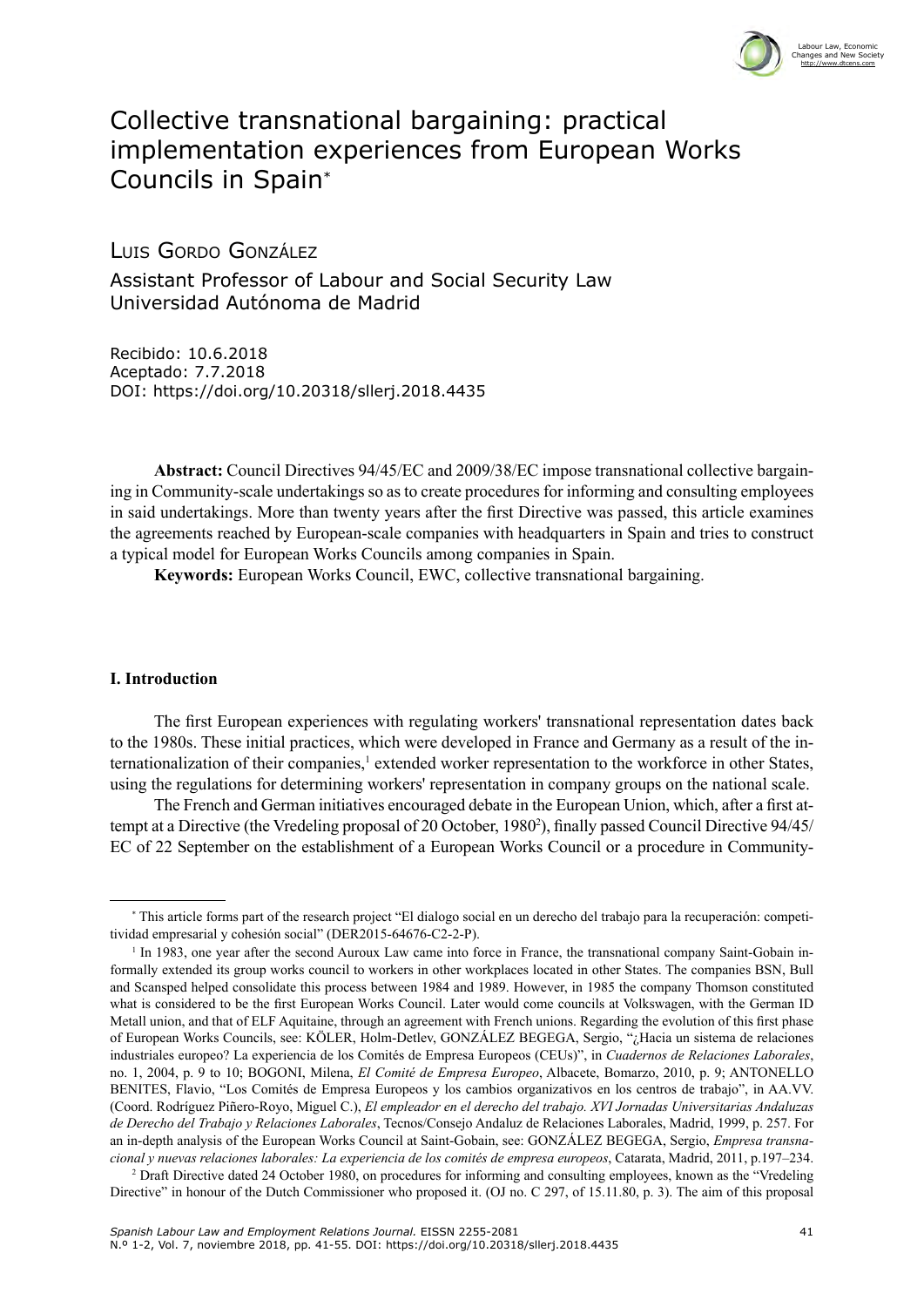scale undertakings and Community-scale groups of undertakings for the purposes of informing and consulting employees. This regulation would later be updated by Council Directive 2009/38/EC, of 6 May.<sup>3</sup>

As is well known, both Directive 94/45 and the subsequent Directive 2009/38/EC stipulate that Community-scale undertakings must approve mechanisms for informing and consulting their workers,<sup>4</sup> either through specific procedures or through the creation of a European Works Council (hereinafter EWC).

European regulations are characterised by giving a central role to collective autonomy and to the member States: the central role given to collective autonomy is because national and European regulations will only be applied if no agreement can be reached between the parties. The importance of national legislation arises from the fact that it determines important issues such as the concept of worker, the formula used to calculate the number of workers, the guarantees for worker representatives, Council operation costs, or sanctions for non-compliance.<sup>5</sup> Thus, we can say that the Directives have attempted to establish a minimum baseline that can be improved upon by agreements between the parties or by national legislation.

Analysing the success or failure of the implementation of information and consultation processes in Europe is a difficult task given that, although unions have demanded the creation of a public Community registry on several occasions, we do not have official data on a European level regarding collective bargaining processes that lead to the approval of ad hoc information and consultation processes or an EWC.

The only unofficial data is provided by the European Trade Union Institution (hereinafter ETUI) database.<sup>6</sup> The problem with this database is that, precisely due to its unofficial nature, it may contain agreements that have since been terminated by one of the parties, or may omit current agreements if the ETUI is not aware of their approval.<sup>7</sup>

While this data must be considered with a certain degree of caution, it may be able to show how information and consultation processes are evolving in Europe.

At this time,  $1,127$  companies have an agreement in force that approves the creation of an EWC, $^8$ which represents just over 50% of the 2,492 Community-scale undertakings identified by the ETUI. The

<sup>4</sup> Determining whether a European undertaking or group of undertakings has a Community scale is not without difficulties. However, as the aim of this article is not to provide a detailed analysis of the problems arising from determining European scale, we can succinctly summarize that Community-scale undertakings are those undertakings or groups of undertakings that employ 1,000 workers or more across all member States and which provide employment for at least 150 or more workers in two group workplaces or companies located in two different States. Furthermore, in order to consider that several undertakings are related within one group, one of these undertakings must exercise a position of control over the others. An undertaking exercises control over another when it has developed a dominating influence, for example, for reasons of ownership, financial participation or articles of association. Unless otherwise proven, it shall be assumed that one undertaking exercises control over another when: it holds the majority of the undertaking's subscribed capital, it has the majority of the votes corresponding to the shares issued by the undertaking, or it can name more than half of the members of the undertaking's board of directors or management board. If, in accordance with the above rules, several undertakings could be said to exercise control over another, it will be assumed, unless otherwise proven, that the undertaking that exercises control over the group is that which can name more than half of the members of the board of directors or management board. Control may be exercised directly or indirectly, through other controlled companies.<br><sup>5</sup> This double subordination has been defined graphically as vertical subordination (European legislation - national legisla-

tion) and horizontal subordination (European legislation - agreements between the parties), see: the report prepared by the Economic and Social Committee (ESC) on the "Draft Law on workers' rights to information and consultation in Community-scale undertakings and groups of undertakings" (EESC plenary session of 24 January 1996), p. 6.

<sup>6</sup> The datebase could be found at: <http://www.ewcdb.eu>.

<sup>7</sup> One of the changes included in Directive 2009/38/EC was that the parties must notify European workers' and employer organizations of the start and composition of bargaining commissions (Directive art. 5.2.c). However, this obligation is limited to formally communicating the beginning of negotiations, but not the result. Furthermore, it should be kept in mind that negotiations can last for a maximum of three years and thus, over such a long period of time, the conclusion of the negotiations may go unnoticed by the ETUI.

<sup>8</sup> Barely 1% of the total has chosen to constitute specific agreements instead of an EWC, which is why we will generally speak about agreements constituting an EWC.

was to achieve coordination between the national legislatures so as to limit or prevent cases of social dumping. When blocked by business, a new draft Directive, known as "Vredeling-Richard", was presented on 13 July, 1983. This draft was much less ambitious, and did not have the support of management (the modified proposal was published in OJ no. C 217, of 12/12/1983, p. 3).

<sup>&</sup>lt;sup>3</sup> The modifications made under Directive 2009/38/EC have been, without a doubt, the most significant. However, Directive 94/45/EC was also modified by Directive 97/74/EC, of 15 December, 1997 (OJ L 10, of 16 January 1998), which expanded the legal scheme set out in Directive 94/45 to include the United Kingdom of Great Britain and Northern Ireland, States which had been excluded from application until that time.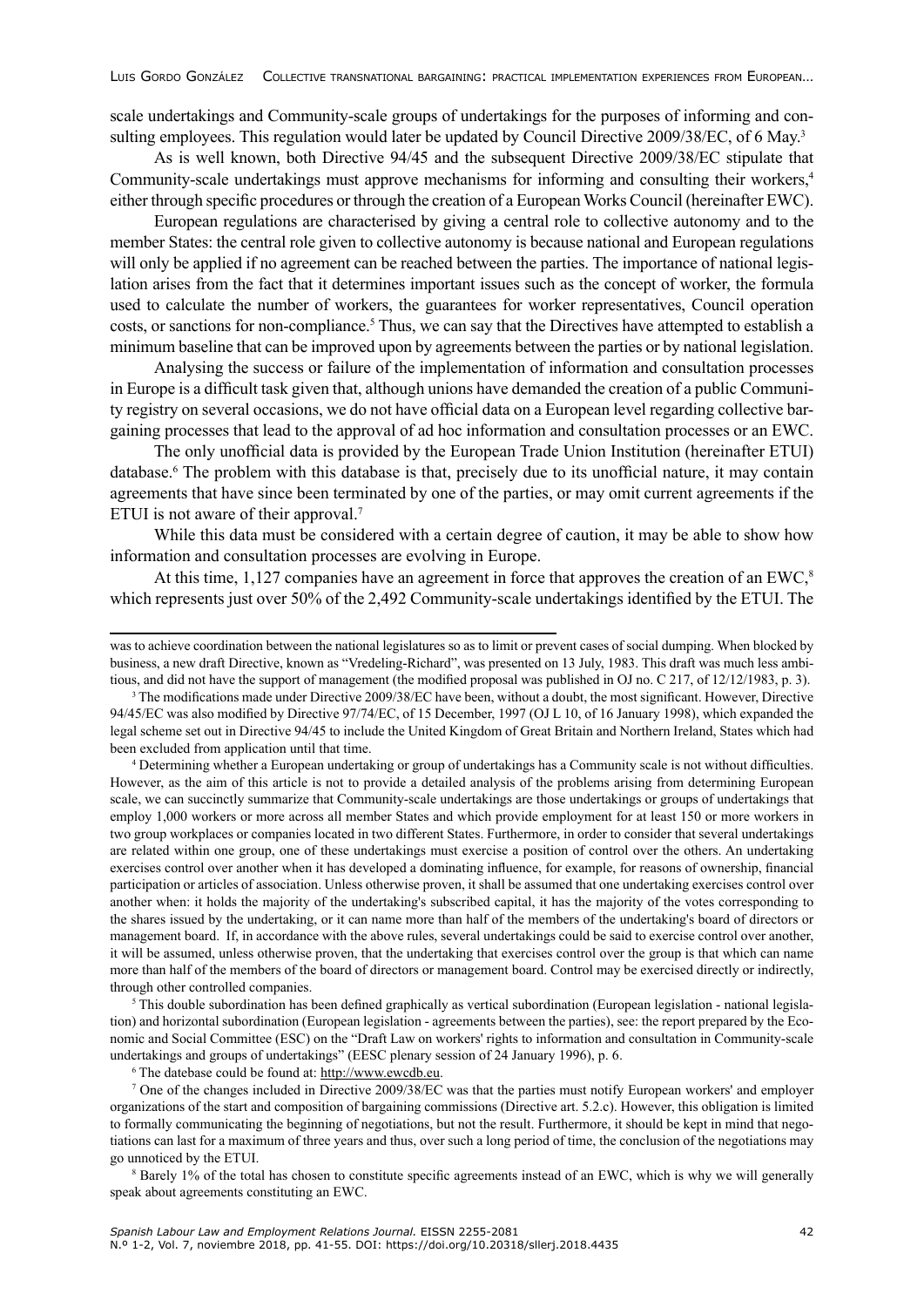majority of these agreements have been reached in the metal and chemical sectors, which is not surprising given that these sectors have a strong history of union activity and are characterised by large-scale companies. If we look at EWCs according to the headquarters' country of origin, it is also not surprising to see that the countries with the greatest number of EWCs are, in decreasing order: Germany, USA, France, and the UK. They are, clearly, countries with a large number of Community-scale undertakings.

## **II. The Spanish model of European Works Council**

The content of Directive 94/45 was implemented in Spain through Law 10/1997, of 24 April, regarding workers' rights to information and consultation in Community-scale companies and groups of companies.<sup>9</sup> From that time on, representatives for workers and management in European-scale companies with their headquarters in Spain or with headquarters in a non-EU member state, but designating Spain as their headquarters in the EU, were able to create an EWC in accordance with Community regulations.

Of the 56 Community-scale companies in Spain identified by the ETUI, only fourteen have reached agreements to incorporate an EWC that have been published in the Official State Gazette (BOE, using its acronym in Spanish).10 Without a doubt, the results are disappointing. Such a small number of agreements may be explained by the low number of Community-scale companies in Spain. Spanish companies tend to internationalise their activity towards Latin America due to reasons of cultural affinity. However, it does not explain why large Spanish companies with offices in European States have taken so long to constitute an EWC. Perhaps it is due to the mistrust and lack of knowledge regarding this institution.<sup>11</sup>

Of the fourteen agreements published in the BOE, the first was approved almost at the same time the Directive was implemented, signed by Repsol on 16 July 199712 for a period of two years and to be automatically renewed at the end of each period. The creation of this EWC is of particular interest, as it is the only one to be included within a Spanish framework agreement. This means that this agreement was only negotiated by the most representative unions on the national level, who also have majority representation in the different Spanish works councils. Section 17 of this agreement contains regulations regarding information and consultation procedures on the European level.

 $9$  Law 10/1997, of 24 April, was subsequently amended by Law 44/1999, of 29 November, so as to adapt its content to the extension of Directive 94/45/EC to the United Kingdom; and again by Law 10/2011, of 19 May, to incorporate the amendments set out in Directive 2009/38/EC.

<sup>&</sup>lt;sup>10</sup> In the implementation of Directives 94/45 and 2009/38/EC, Spanish legislators introduced an additional requirement. Law 10/1997 of 24 April, article 13, referring to article 90 of the Workers' Statute, establishes that the agreements must be presented to the competent labour authority for their registration, filing, and publication in the BOE. This requirement is fully consistent with the regulations regarding Spain's collective agreements for general efficiency or *ergea omnes*. However, four companies have reached agreements to constitute an EWC which have not been published in the BOE: Grupo Gestamp (29 January 2015), Grupo Ferroatlántica (4 February 2014), Grupo AMADEUS (25 May 2013) and Grupo Campofrío (4 March 2009). Publishing the collective agreements, as established in article 90 of the Workers' Statute, aims to guarantee that general knowledge of the terms agreed upon by the parties is made available to third parties, without official publication depriving the agreement of effectiveness. Several legal rulings have been made along these lines: Ruling of the National Court of Spain dated 29 October 1998 (Proc. 77/1998) Court Opinion no. 4; Ruling of the High Court of Justice of Madrid dated 14 September 2012 (R. 4089/2012) Court Opinion no. 25; Ruling of the High Court of Justice of Asturias dated 3 June 2003 (R. 2968/2001) Court Opinion no. 2.

<sup>&</sup>lt;sup>11</sup> Other factors that may explain low numbers of EWCs in Spain are: the structure of Spanish business, with a high number of SMEs that have fewer than the 1,000 worker cut-off established by the Directive; the strong reticence of Spanish management to give up, even indirectly, some control over its companies to the workers' representatives; and the lack of tradition and initiative of Spanish unions in defending the creation of EWCs in Spain. While these factors seem to be confirmed by the actors involved in EWC constitution themselves (unions, management, and institutional representatives), others, such as the economic cost of implementing this measure, are not supported by empirical data. In this regard, see: ALBALATE, Joaquín Juan, "La implantación de los Comités de Empresa Europeos en España", en *Revista Española de Investigaciones Sociológicas*, núm. 124, 2008, pp. 177-207, p. 193 *et seq*.

 $12$  Agreement published in the BOE on 10 December 1997 (BOE 295). Several updates have been published since then: Agreement dated 12 November 2001 (BOE of 29 November, no. 286) and Agreement dated 30 May 2011 (BOE of 18 July, no. 171).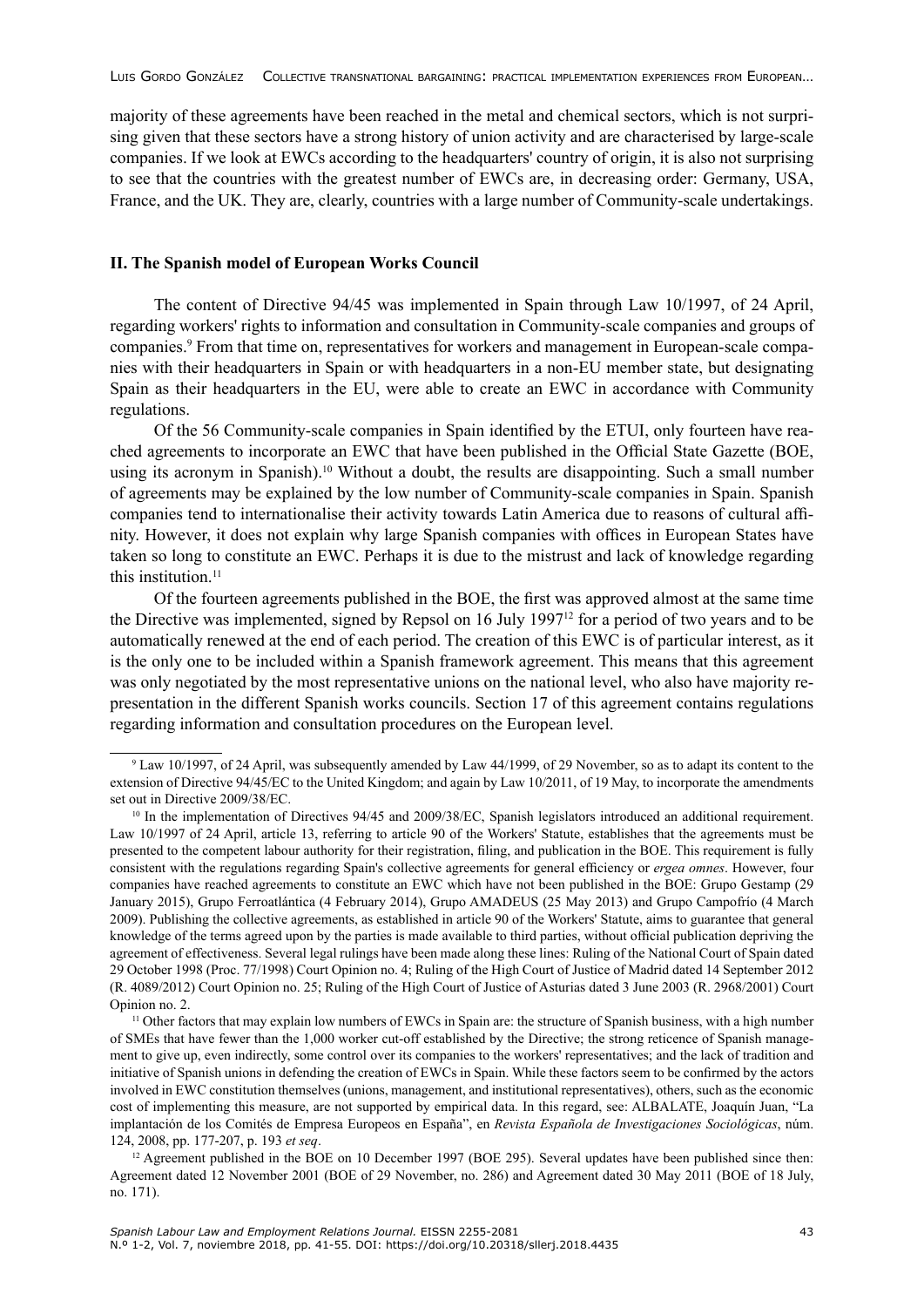Later came agreements at GE Power Controls Ibérica,<sup>13</sup> Praxair Group,<sup>14</sup> Tafisa Group,<sup>15</sup> Altadis,<sup>16</sup> Banco Bilbao Vizcaya Argentaria Group,<sup>17</sup> Saica Group,<sup>18</sup> Santander Group,<sup>19</sup> AXA Group,<sup>20</sup> Roca Corporación Empresarial,<sup>21</sup> Abertis Group,<sup>22</sup> and, the most recent, Prosegur Group,<sup>23</sup> Schreiber Foods<sup>24</sup> and, the most recent, IAG International Group.<sup>25</sup> Additionally, six other EWCs have been constituted but not published in the BOE at Gestamp, Ferroatlántica, Amadeus, Campofrío Groups., NH Hoteles and Coca-Cola Iberian Partners.26

Each of these agreements was influenced by the context in which it was negotiated, and by each company's own business culture. This means that some have incorporated interesting solutions or alternatives to problems related to articulating worker representation on a European scale, while others have simply limited themselves to transcribing the content of the Directives and Law 10/1997. However, by analysing all of these agreements, some general conclusions can be drawn and we can even formulate a general paradigm of Spanish EWCs.

The analysis of the agreements has taken into consideration twelve variables: the type of EWC; the number of representatives who comprise it; the criteria for distributing representation among the different States where the company operates; the existence (or lack thereof) of a select committee; the formula chosen for designating representatives to form part of the EWC; the requirements that representatives must meet to be on the EWC; the appointment (or lack thereof) of substitutes; the possibility of the company's management determining representation beforehand; the EWC's operational costs that are to be assumed by the company; the number and types of meetings to be held; if there is a confidentiality obligation; and, finally, the topics subject to information and consultation. These variables will allow us to perform an indepth examination of the reality of EWCs in Spain and determine their common characteristics.

## **III. Content and characteristics of the EWC constitution agreements in Spain**

In accordance with the methodology described above, we will examine below the agreements subject to Spanish law, both those published in the Official State Gazette and those not.<sup>27</sup>

<sup>25</sup> Agreement dated 27 de April de 2017 (BOE 16 of June 2017, no. 143).

<sup>&</sup>lt;sup>13</sup> Agreement dated 26 November 1999 (BOE of 21 December, no. 304). The aforementioned agreement is no longer in effect as a new regulation was agreed upon between the workers' representatives and headquarters, now located in Hungary. The group, now called *GE Consumer & Industrial*, updated the EWC for the last time on 14 September 2007.

<sup>14</sup> The Praxair Group's headquarters are located in the US. The US parent company designated Praxair Spain as the central office for the purposes of constituting the EWC. The EWC was finally constituted through an agreement dated 4 April 2000 (BOE of 21 June, no. 148). It was then updated through an agreement dated 4 May 2004 (BOE of 1 June, no. 158).

<sup>15</sup> Agreement dated 13 March 2002 (BOE of April 11, 2002, no. 87).

<sup>&</sup>lt;sup>16</sup> Agreement dated 14 November 2002 (BOE of 10 January 2003, no. 9). This Agreement went out of effect after the acquisition of Altadis by Imperial Tobacco in 2010. The new group that arose from the acquisition renegotiated the information and consultation procedures based on the pre-existing agreement at Imperial Tobacco and created a new agreement, which went into effect on 30 March 2011, effective retroactively from the date of purchase, 14 November 2010. However, as the Altadis agreement was published in the Spanish Official State Gazette and it contains interesting advances compared to other Spanish EWCs, we will analyse this agreement.

<sup>17</sup> Agreement dated 3 June 2004 (BOE of 3 August 2004, no. 186).

<sup>18</sup> Agreement dated 21 June 2004 (BOE of 24 August, no. 204).

<sup>19</sup> Agreement dated 16 March 2005 (BOE of 30 May, no. 128).

<sup>&</sup>lt;sup>20</sup> Although the AXA Group's central headquarters are located in France, the EWC constitution agreement was published in Spain. Agreement dated 6 October 2005 (BOE of 7 June 2006, no. 135).

<sup>&</sup>lt;sup>21</sup> Agreement dated 31 October 2000 (BOE of 19 December, no. 303). Subsequently renegotiated via Agreement dated 2 July 2007 (BOE of 3 September, no. 211) and Agreement dated 9 July 2014 (BOE of 18 August, no. 200).

<sup>&</sup>lt;sup>22</sup> Agreement dated  $\overline{23}$  July 2012 (BOE of 21 September, no. 228).

 $23$  Agreement dated 15 November 2013 (BOE of 23 January 2014, no. 20).

<sup>&</sup>lt;sup>24</sup> Agreement dated 23 November de 2016 (BOE 30 of December 2016, no. 315).

<sup>26</sup> Grupo Gestamp (29 January 2015), Grupo Ferroatlántica (4 February 2014), Grupo AMADEUS (25 May 2013) and Grupo Campofrío (4 March 2009), NH Hoteles (9 October 2015) y Coca-Cola Iberian Parther (25 May 2016). See ETUI database. (<http://www.ewcdb.eu/>). Last access: June 2018.

 $27$  It has already been mentioned that publishing the agreement in the BOE is not a requirement for said agreement to be valid (see footnote 10). In that regard, based on this analysis of the EWCs, the agreements' publication in the BOE or lack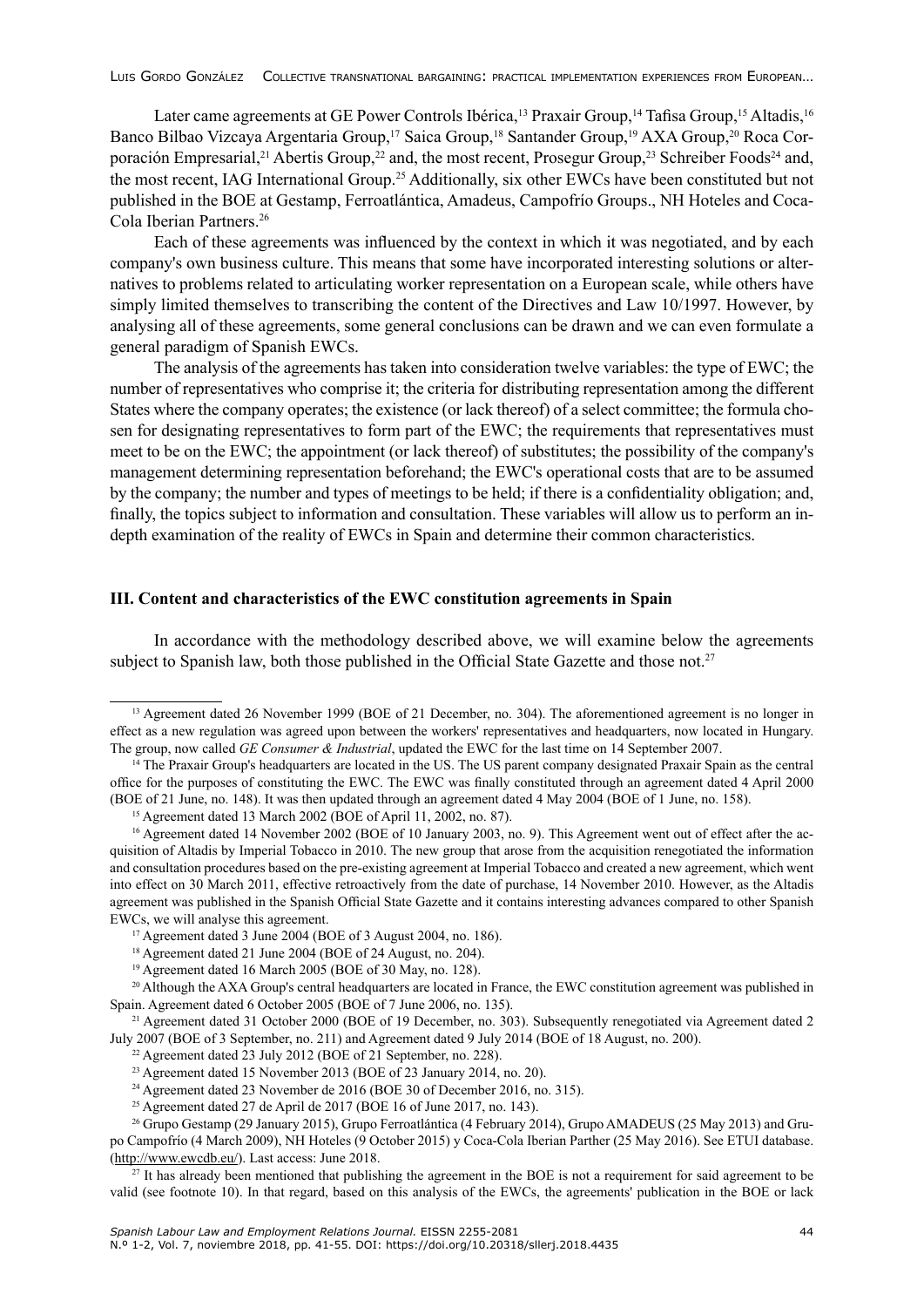a) Type of EWC: The majority of Spanish EWCs have been based on a French model of representation. That is, almost all of the agreements include a mixed composition of company and worker representatives, with the exception of GF Power, Roca, Abertis, Prosegur, Campofrío and Ferroatlántica.

 The decision of the parties to choose the French model or the German (EWC comprised solely of workers) is not insignificant, as the French model has more similarities to the dominant representation model in Spain. Those companies with EWCs inspired in the German model, in general, have more complex regulations that provide a greater guarantee in terms of worker representation. On the contrary, those agreements that call for mixed councils have chosen more conventional regulations, which cover the necessary minimum, but whose usefulness is doubtful.

b) Number of representatives: Unlike Spanish companies' national councils, in Community-scale companies the number of worker representatives is small. The number of representatives comprising the EWCs barely exceeds a dozen members on average, in companies where the workforce often exceeds 5,000 workers.<sup>28</sup> On the contrary, in Spain, for the national works councils, a company with a workforce of 5,000 workers should have a council consisting of 29 representatives; the number of representatives could be as many as 75 for companies with very large workforces.<sup>29</sup>

 The average number of representatives on the Spanish EWCs is even far from the minimum of 30 representatives set out in the subsidiary provisions in the Annex of Directive 94/45, to be applied in lieu of an agreement between the parties. The formula that Spanish companies have chosen to use more closely follows the criteria that were set out in the Annex of Directive 2009/38/EC. These criteria stipulate that one representative be chosen per portion of employees employed in that Member State amounting to 10%, or a fraction thereof, of the number of employees employed in the entire workforce. This regulation tacitly reduces representation to a mere dozen representatives $30$ .

 The significant difference between the number of participants on the national and Community councils may perhaps be explained by the goals of each entity. The national councils are a negotiating entity, designed to serve as a counterweight to the employer's decisions. Whereas the EWCs, in principle, only aim to correctly transmit information and consultations on a transnational level. The nature of this second task, much more limited and simple than the first, is what allows the EWCs to have a smaller number of members. In reality, just one member in each State would be sufficient to communicate Community-level information to the national councils.

<sup>29</sup> The number of members on the works councils is determined in accordance with the scale set out in article 66.1 of the Workers' Statute: workplaces with more than 3,000 workers shall have 25 council members; 27 representatives for 4,000 workers; 31 for 6,000; 33 for 7,000; 35 for 8,000, etc.

thereof does not imply differences in terms of content and characteristics, with one exception: training. While of the published agreements, only five of twelve state that the company will assume the training costs for representatives, in the unpublished agreements the majority (three of four) state that the company will assume said costs. However, this sole difference between the published and unpublished agreements is easier to explain if we keep in mind the date the agreements were adopted. Almost all of the most modern agreements include the representatives' right to training; this can be explained by the fact that as the EWCs have evolved, it has been seen that the representatives require specific technical, legal, and economic training, as well as language training, in order to be able to satisfactorily complete their work. Therefore, the most modern agreements have adapted to this need.

 $28$  For example, the BBVA group, with more than 32,000 workers, has an EWC consisting of 8 representatives; the Santander group, with more than 68,000 workers, has an EWC with 10 representatives; Prosegur, with more than 17,900 workers, also has a council of 10 workers; Praxair has more than 2,900 workers and its EWC consists of 12 members; Ferroatlántica has a 12-member EWC; Saica, with more than 5,400 workers, has an EWC with 14 representatives; the Abertis group's EWC consists of 17 workers who represent a total of 8,700; the agreement no longer in effect at Altadis provided for 17 representatives for 13,800 workers; the Amadeus group's agreement establishes an EWC with 20 members for a workforce of 6,205; Gestamp's agreement stipulates that 21 members must represent 18,840 workers. As an exception, AXA group's EWC has 50 members to represent a workforce of just over 57,500.

<sup>30</sup> If the EWC had one representative for every 10%, the maximum number of representatives on the council would be 10. However, since each fraction may also increase the number of council members, it may be the case that a company has small workforces and workplaces in several States, so they would have to choose more than 10 representatives since they had 5% of their workforce in different States.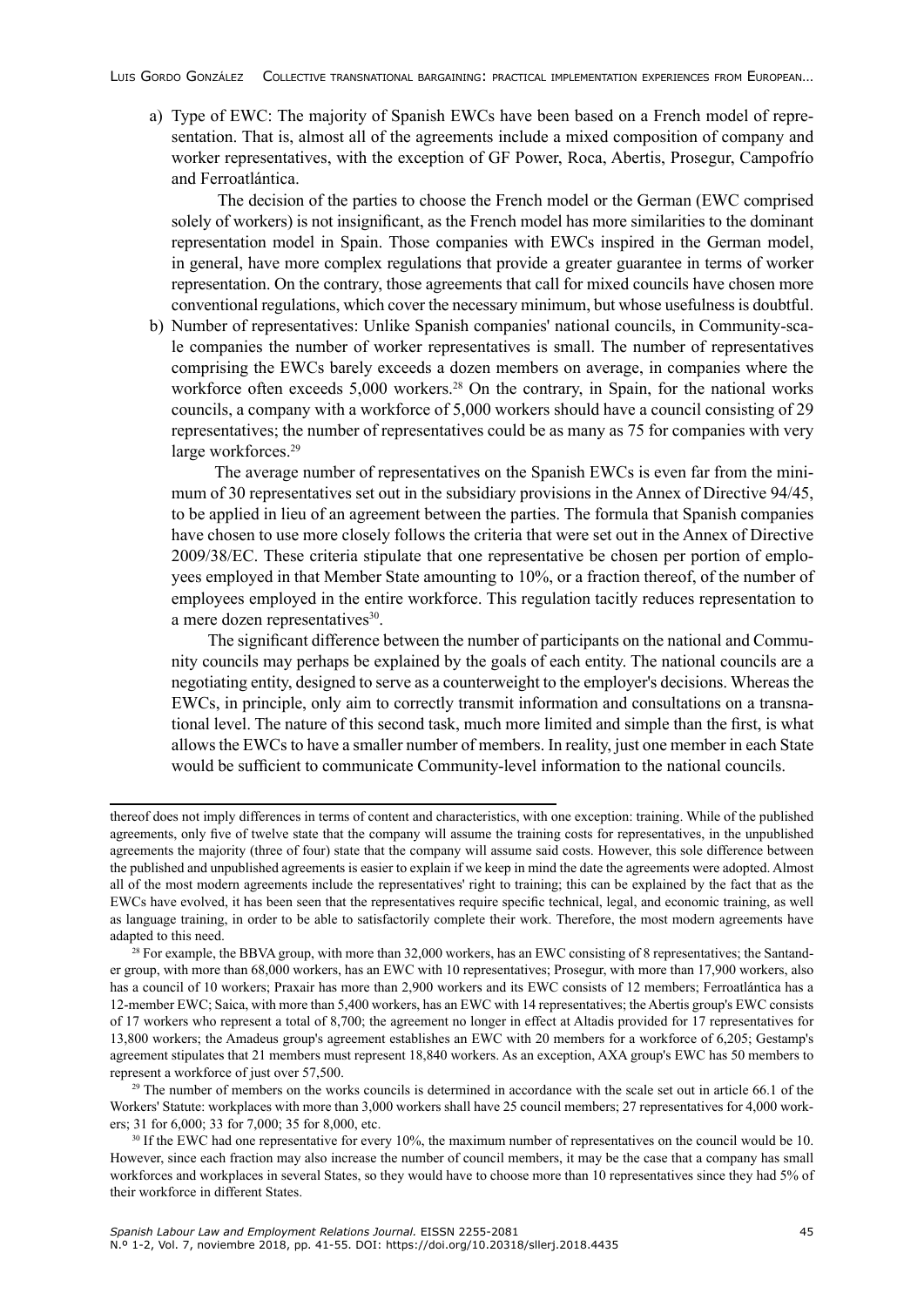c) Criteria for distributing the number of representatives among the different States: In this case, the Spanish EWC prototype favours proportionality in the distribution of council members.

 The agreements perform a proportional distribution using three formulas. Only one agreement, for the company Saica, opts for a purely proportional distribution; that is, dividing the number of representatives by the workforce and assigning transnational representatives based on that calculation. The rest have adopted a proportional distribution based on a scale of the number of workers or a percentage of workers employed in each State.<sup>31</sup>

 Proportional distribution makes representation of States with a smaller number of workers difficult; they may not obtain representation on the EWC. This problem does not exist in those agreements that determine the States' representation based on a linear formula, assigning the same number of representatives to all States, or discretionally,<sup>32</sup> assigning a different number of representatives to each State. However, linear and discretionary amount representation overrepresents States with fewer workers, at the expense of States with larger workforces.<sup>33</sup>

 Proportional systems attempt to prevent under- and over-representation by reserving a fixed representation for all States. This minimum representation may be establishing one representative for each State in which the company operates, or setting minimum joint representation for all States that do not reach the first threshold on the distribution scale.<sup>34</sup>

 The AXA group's agreement offers an interesting solution somewhere between the others, with the advantages of the two models, a limitation on the number of workers, and a correct articulation of the mechanisms of workforce information and consultation which, although in the minority, should be extended to other agreements. The agreement stipulates that only those States in which the group employs more than 150 workers will have the right to name representatives. For those States that do not reach this cut-off, they have created the figure of indirect representative. That is, a direct representative, elected by another State, is in charge of indirectly informing the workers in another State who do not have representation. The interesting part of this solution is that the agreement itself establishes that these indirect representatives are entitled to meet with the national representatives of the countries that they indirectly represent twice a year. Therefore, this agreement includes effective, directly enactable mechanisms that allow the entire company workforce to be adequately represented.

 Lastly, only two agreements have established additional representation for those States in which the company's headquarters is located. Axa's agreement assigns three additional worker representatives to the State where central headquarters is located,<sup>35</sup> while Abertis' agreement only assigns one. However, while these types of agreements are the exception, it should be noted at this time that they are examples of what should not be done. In proportional agreements, there is no reason that justifies additional representation for the State where the headquarters is located.

<sup>&</sup>lt;sup>31</sup> Agreements that use a distribution based on the percentage of workers: Abertis, Roca, BBVA, Campofrío, Gestamp and Tafisa. On the other hand, agreements that distribute representation based on the number of workers: AXA, Santander, Praxair, Amadeus, Schreiber Foods and IAG International Group.

<sup>&</sup>lt;sup>32</sup> The agreements made by Prosegur, Altadis, GE Power, Repsol and Ferroatlántica set the number of representatives assigned to each State without referencing any criteria used for the distribution. However, a higher or lower number of representatives seems to coincide with those States in which the company has a higher or lower number of workers employed, or in which the unions are more organised in the company.

<sup>&</sup>lt;sup>33</sup> This imbalance in favour of States that employ a lower number of workers is diminished in discretionary assignment of representatives. Although not explicitly stated, distribution involving a discretionary number of members from each State for the EWC tends to assign more representatives to States in which more workers are employed and, therefore, establishes a de facto hidden proportional distribution.

<sup>&</sup>lt;sup>34</sup> Abertis, Gestamp and Roca recognise one representative from each State. BBVA, Tafisa, Praxair and Amadeus recognise one representative from each State that employs at least 100, 100, 40, and 20 workers respectively. Finally, Santander's agreement establishes a scale with a first threshold of 500 workers. In principle, the States in which the group employs fewer workers would not have representation. However, the agreement stipulates that between all of them, they shall designate a common representative.

<sup>&</sup>lt;sup>35</sup> Despite Axa's central headquarters being located in France, their agreement was published in the Spanish BOE. Therefore, the three additional representatives for the State where the headquarters are located are awarded to France.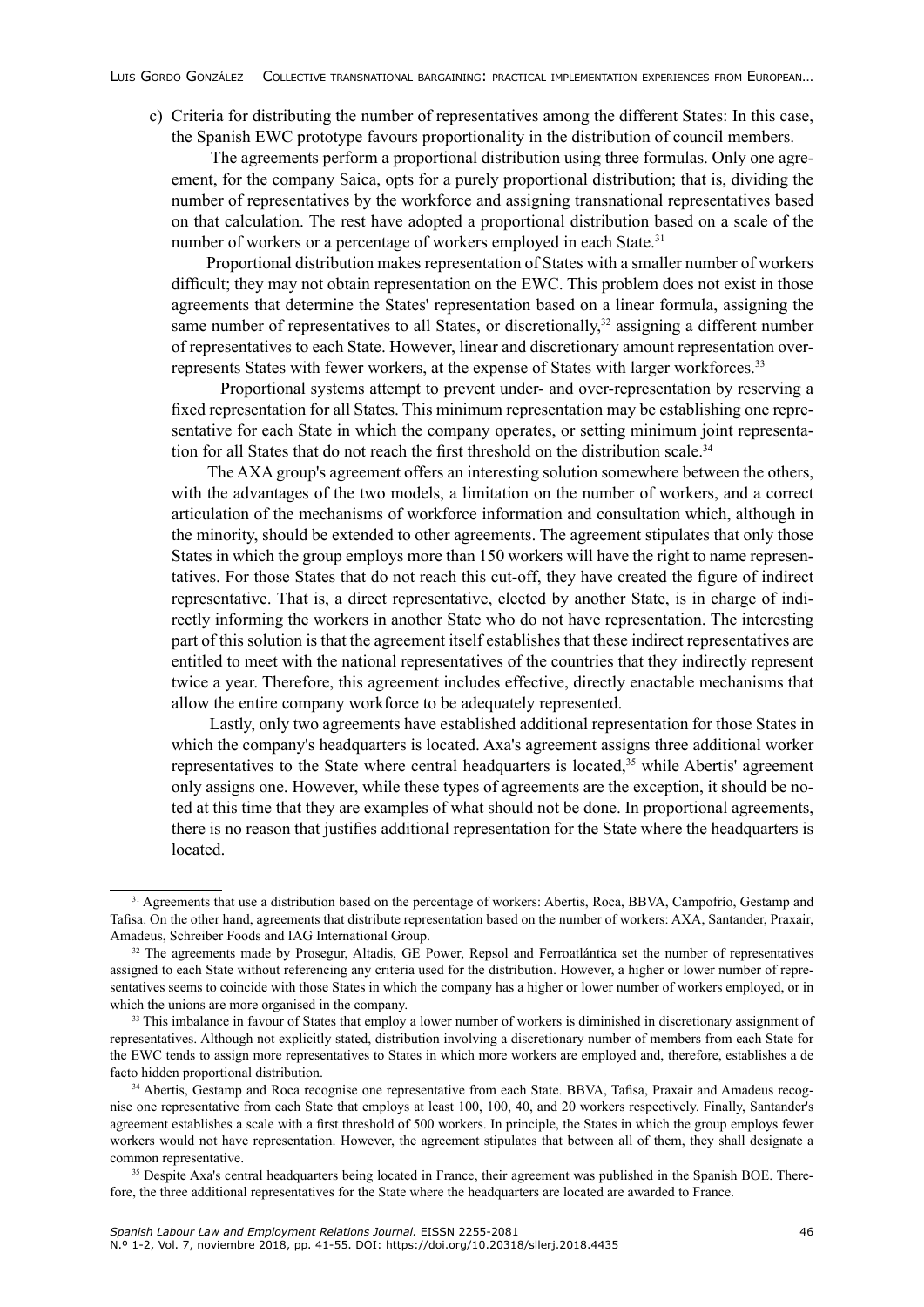d) Select committee: Directive 2009/38/EC included for the first time the provision that the agreements constituting the EWCs could include the creation of a select committee.36 The incorporation of this body intended to guarantee that the regular activity of the European Works Councils was coordinated and efficient, and that consultations could be performed as quickly as possible in exceptional circumstances.37 The subsidiary requirements set out in the Annex of the Directive stipulate that the select committee should not consist of more than five members. Spanish legislators developed this measure through article 19.2 of Law 10/1997. The subsidiary regulations applicable in Spain establish that if the number of European Works Council members is greater than twelve, they must choose a select committee consisting of three members. This rule seems to be counter-intuitive, as in EWCs with fewer than 12 members it should not be necessary to constitute a select committee.

 As this characteristic was incorporated in Directive 2009/38/EC, its presence in the Spanish EWCs is inconsistent. In general, the earlier agreements subject to Directive 94/45 do not include a select committee.<sup>38</sup> However, the majority of earlier agreements that were later revised and the second-generation agreements, which are subject to the regulations arising from Directive 2009/38/EC, do include this entity.<sup>39</sup>

 Five agreements break this general rule: the first-generation agreements made by GE Power, Saica, Axa and Campofrío include the figure of a select committee, even before the EC regulation expressly included it in its articles. This measure was not impossible, as the EC regulation was only of subsidiary application. On the other hand, the second-generation Prosegur agreement does not include a select committee, probably due to the low number of members of the plenary EWC, comprised of just ten members.

 Therefore, the majority of the EWCs in Spain have chosen to include this body so as to bolster the effectiveness of transnational worker representation.

e) Choosing EWC representatives: Almost unanimously, the process for choosing representatives for Spanish EWCs refers to the subsidiary regulation in each State. In this way, the workers' representatives, chosen in compliance with the general rules set out in Spain, will be chosen in a second election from among the Spanish representatives on workers' committees, or from among the trade union delegates. The choice will be made by an agreement between those union representations that together make up the majority of the work council or councils and personnel delegates, as applicable, or by majority agreement between said members and delegates.<sup>40</sup>

<sup>&</sup>lt;sup>36</sup> Article 6.2.e of Directive 2009/38/EC: "Without prejudice to the autonomy of the parties, the agreement referred to in paragraph 1 *[regarding the implementation of information and consultation procedures in the company]* and effected in writing between the central management and the special negotiating body shall determine: […] (e) where necessary, the composition, the appointment procedure, the functions and the procedural rules of the select committee set up within the European Works Council." Directive 94/45 did not contain any reference to the select committee in its articles, however it did in the subsidiary regulations set out in the Annex of the Directive; these regulations were to be used by States when drawing up their own regulations and by companies that wished to directly apply the Directive's provisions. Section 1.c of the Annex established that if the size of the EWC so justified, a select committee would be elected, consisting of three members maximum.

<sup>37</sup> See Whereas 30 Directive 2009/38/EC.

<sup>&</sup>lt;sup>38</sup> The select committee is not included in the agreements made by Repsol, Praxair, Altadis, Santander and BBVA.

<sup>&</sup>lt;sup>39</sup> The Roca agreement (revised first generation), and the Abertis, Amadeus, Gestamp, Tafisa and Ferroatlántica, Scheiber Foods, and IAG Group agreements (second generation) include a select committee.

<sup>40</sup> In Spain, the representatives that should make up the special negotiating body and the European Works Council shall be designated in accordance with those union representations that together make up the majority of the work council or councils and personnel delegates, as applicable, or by majority agreement between said members and delegates. Substitute representatives will be chosen in the same manner in the case of resignations or loss of condition of national worker representatives (art. 27 Law 10/1997). Other States, on the other hand, have chosen alternative methods. For example, in Germany, representatives shall be designated by the Central Workers' Committee [*what in Spain would be called an Intercentres Committee*] in Community-scale companies or by the combined committee in European-scale groups of companies; if a combined committee does not exist, the representatives shall be designated through a joint meeting of the central committees or of the work councils if there are no central committees, which will be called by the Chairman of the committee of the company that employs the largest number of workers. If a work council were not represented in the central committees, their Chairman would also be invited to this meeting (§11 Gesetz über Europäische Betriebsräte). In Italy, the designation will be performed by unions that have signed the national collective agreement that applies to the European-scale company or group of companies and the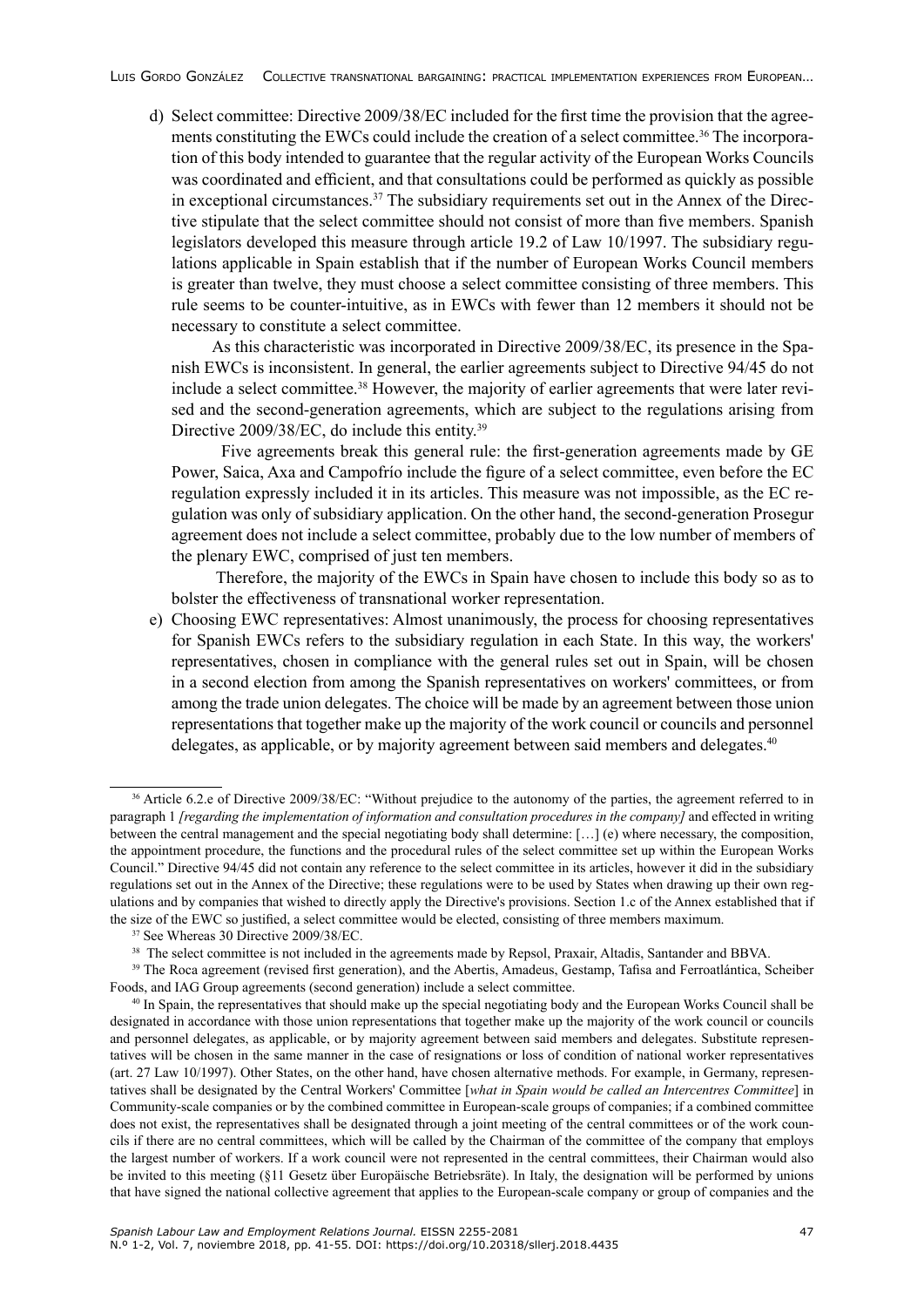Interestingly, only one agreement does not follow this general rule: the Abertis agreement. This agreement states that the Spanish representatives shall be elected by the most representative union organisations in the Spanish national sphere that have a minimum of 20% of the representation in the Abertis group, from among those members elected to the work council, the personnel delegates or the union representatives.<sup>41</sup>

 The Campofrío and IAG Group agreements also include an exception to the general rule, although of less importance than the exception in the Abertis agreement in terms of union participation. This agreement states that the representatives shall be chosen by the representatives on the national works councils and by union organisations established in the company. If there is no agreement in place, the representatives will be chosen in proportion to the distribution of the national councils, or by the union organisation with the greatest representation in the sector in that State if there are no works councils. The IAG agreement asserts that the national workers' representatives have to elect the European representatives. If there are no national representatives, it is the workers who have to elect these European representatives.

 So, the Campofrío and IAG agreements are exceptions to the general rule and they create a general fixed norm with regards to elections for all States. This fixed norm for regulating the election of workers' representatives helps to stimulate corporate culture within the group and boosts the visibility of the workers' transnational representatives.

 These regulations are one of the few examples in which, to a lesser or greater extent, unions are allowed to directly intervene. This general exclusion is due to the fact that European management organisations, despite the unions' demands, refused to give them a more prominent role. This stance has been followed by companies when drawing up their agreements, giving the unions no role or recognition.

f) Representative requirements: Regardless of how the EWC members are chosen, all of the agreements have established that the candidates must be employees at the company or group where the transnational worker representation body is to be established.<sup>42</sup> However, almost all of the agreements are silent with regards to additional requirements that the workers must meet to be eligible. Therefore, in these cases, each national delegation must respect the regulations in their home State that govern the requirements that workers must meet in order to be elected as representatives by their colleagues.

 However, some agreements have included some specific requirements. The agreements for the AXA and Prosegur groups have expressly stipulated that employees must have worked at the company for a minimum of six months in order to be elected to the EWC. With this rule, the companies are extending a requirement from Spanish law, article 69.2 of the Workers' Statute, to all of the States in which the group operates, even if there is no such requirement in these other States. Similarly, the Campofrío group agreement stipulates that an employee must have worked for the company for a year in order to be chosen for the EWC, while Praxair requires two years. The regulations regarding worker requirements to be eligible for the EWC are much stricter at the Tafisa group. Tafisa requires workers who wish to be part of the group's EWC to have worked at group companies continuously for at least three years. By virtue of the collective autonomy that governs the agreement between the parties, the inclusion of a minimum time at the company impedes application of the subsidiary rules in each country.

union confederations in the company or group. When there is no union representation, the union organisations that signed the national collective agreement that applies to the company and the company's central management will come to an agreement over how to create a system that will allow workers to be represented (art. 6 of Italian Legislative Decree no. 74, dated 2 April 2002, regarding *all'istituzione di un comitato aziendale europeo o di una procedura per l'informazione e la consultazione dei lavoratori nelle imprese e nei gruppi di imprese di dimensioni comunitarie*). In France, the representatives shall be chosen by union organizations from among the workers' representatives in the company or workplaces (arts. L 439-19 *Loi n° 96-985 du 12 novembre 1996 relative à l'information et à la consultation des salariés dans les entreprises et les groupes d'entreprises de dimension communautaire, ainsi qu'au développement de la négociation collective*).<br><sup>41</sup> Representatives from other States shall be chosen by unions or by personnel representation bodies, depending on the laws

in each State.

<sup>&</sup>lt;sup>42</sup> The agreements thus follow the subsidiary rule set out in Art. 17.1 of Law 10/1997.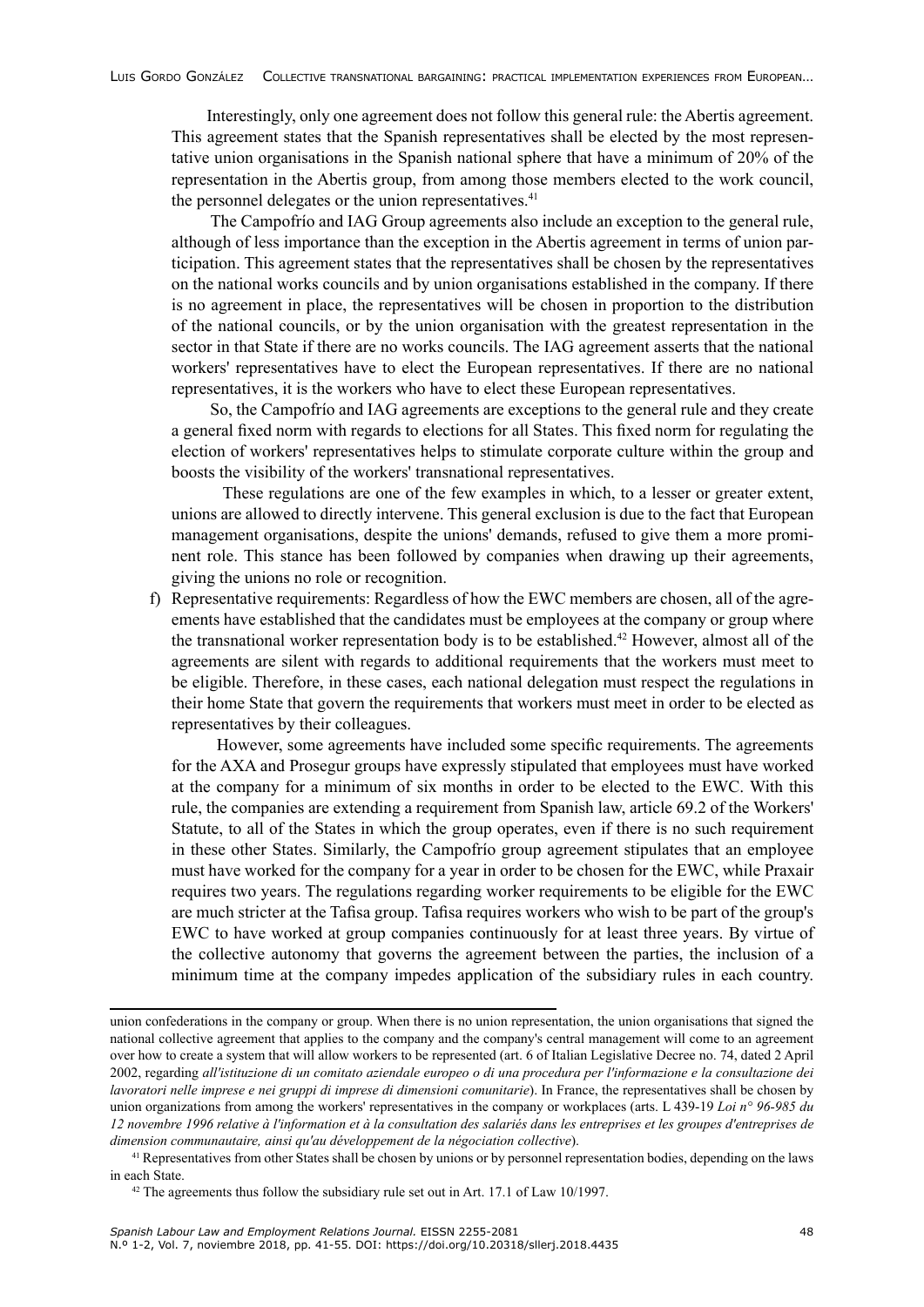Therefore, in the case of Tafisa, Spanish workers must have worked at the company for three years, and not the six months required by Spanish legislation.<sup>43</sup>

g) Substitute representatives: almost all of the agreements provide for the election of substitute representatives for cases in which the original representative cannot fulfil his or her main obligations,<sup>44</sup> which are usually limited to attending the annual EWC meeting.

 The figure of a substitute in worker representation bodies is a strange institution in Spanish regulation, but is very useful for a transnational body. Including a substitute is beneficial in a representation model as limited as the EWC. Essentially, the activity of the transnational workers' representatives is limited to the annual meeting with the company's central management. Therefore, if one of the representatives were missing at these meetings, it would endanger the effectiveness of informing and consulting the workers. This situation does not occur in worker representation on a national scale, where the representative's activity is carried out in a less concentrated period of time.

In almost all of the agreements, the substitute's purpose is limited to substituting the main representative in those cases in which he or she cannot perform his or her functions. Thus, we should ask ourselves what requirements the substitutes must meet and what guarantees protect them. Some agreements explicitly require the substitutes to meet the same requirements as the main representatives, but even these agreements are silent on their guarantees. Given the nature of the substitute institution, the most appropriate approach would be to grant them the same guarantees as the main representatives, while they must also meet the same requirements. Otherwise, it could be the case that those who are designated as substitutes, who would be seen as potential transnational representatives for the workers, would not be protected equally.

 Only one agreement confers an additional function upon the substitute beyond substituting the main representative. We would like to highlight it as a recommendable practice that should be included in all Spanish agreements. The AXA agreement establishes that for meetings which take place outside of the country in which the headquarters is located, the substitutes may attend the annual meetings held in that State and participate, but not vote. This is a simple way to facilitate coordination between main representatives and substitutes and to strengthen the EWC's activity.

 Other agreements only ensure that the substitutes receive copies of the minutes from the meetings. 45 This obligation is interesting because it means that the substitutes are informed and familiar with all that they need to know in case they one day need to attend a meeting, but it would have been better to allow the substitutes to participate in all the meetings as listeners.

h) Composition of employer representation: it would be expected that in a transnational body created to provide information to workers and seek their opinion, which generally meets annually, that the agreements constituting said bodies would also contain rules or regulations governing the presence of employer representation at these meetings. However, the reality is that, regardless of whether the council follows the French model, with simultaneous worker and employer participation, or whether it follows the German model and consists exclusively of the workers, the agreements do not contain specific rules regarding the composition of the company's managerial representation. The only reference that is generally made in these agreements is that the number of management representatives cannot exceed the number of worker representatives.

Two agreements have included provisions regarding managerial representation, but they are not very ambitious. The Amadeus group ambiguously stipulates that the management shall be represented by members of the management with the appropriate decision-making

<sup>&</sup>lt;sup>43</sup> The eligibility requirements differ from one State to another. For example: Greece requires workers to be at the company for a minimum of two months; Belgium, Austria and Germany require six months; France, the Netherlands, Romania and Luxembourg require at least one year of service. The periods, as well as additional requirements set out by some legislatures, such as the worker's minimum age or type of contract that they must have to be eligible, can be found in a table prepared by the ETUI, see http://www.ewcdb.eu/show\_pdf.php?document=9963ori\_EN.pdf [*January 2015*].

<sup>44</sup> Only the Repsol and Campofrío agreements do not mention this figure.

<sup>45</sup> See Art. 4.2 Schreiber Foods, Agreement SL, 23 of November 2016, (BOE 30 November 2016, No. 315).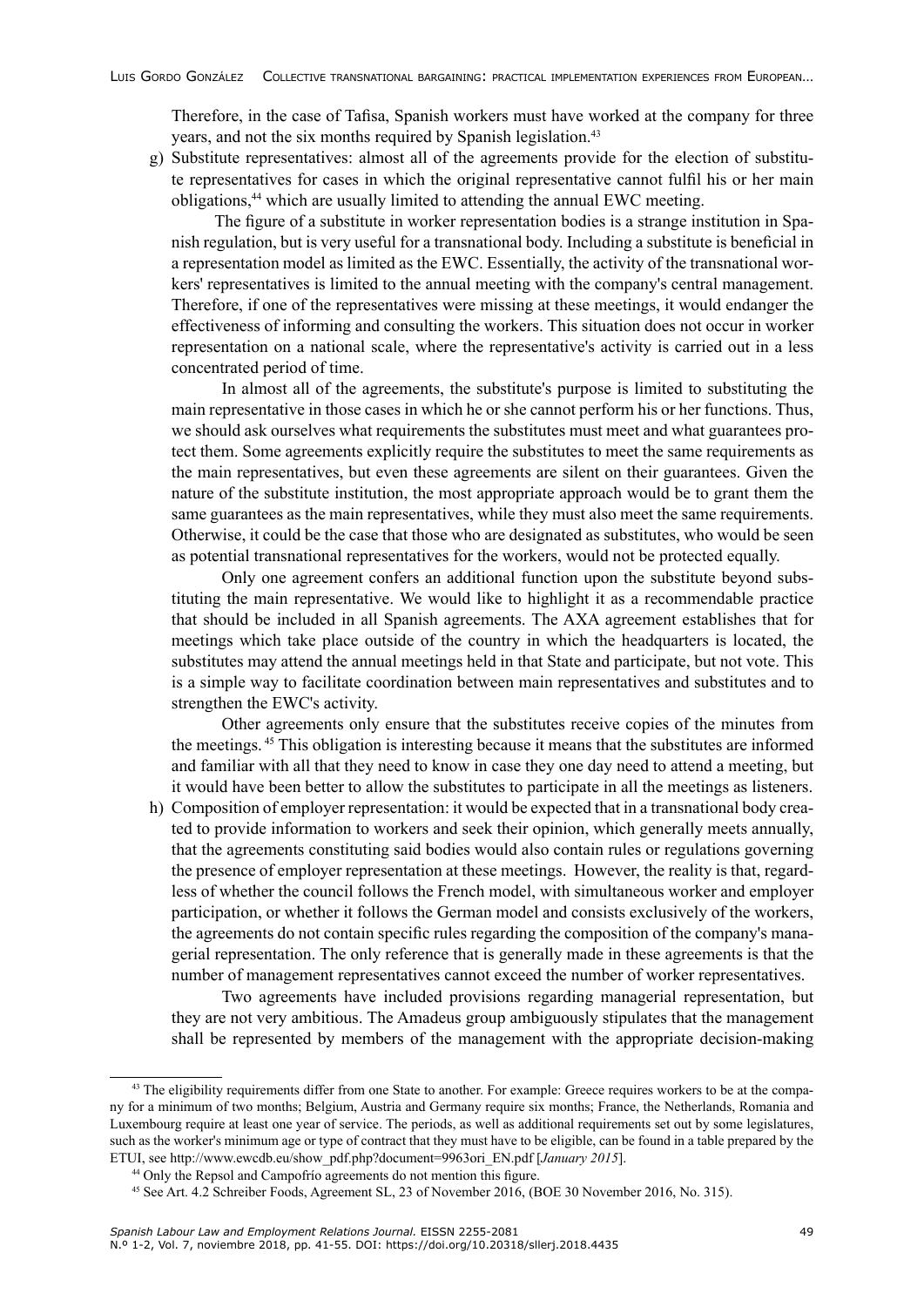and representation level within the company's organisation chart and who are duly authorised. The Ferroatlántica group establishes that the managerial representation will consist of the General Production Manager and/or the Managing Director. The Director may be assisted in all meetings or may delegate his/her presence to three people who he or she considers to be fully authorised to participate in the meeting. Although setting minimum guarantees to regulate the presence of the managerial representation at the EWC is a good approach, the Ferroatlántica group does it in such a broad way that the regulation is essentially meaningless, since it allows the company total freedom in designating their representatives.

In addition to the Ferroatlántica and Amadeus group EWCs, three other exceptions can be mentioned as more suitable formulas that should be adopted by future EWCs. First, the GE Power agreement stipulates that the company's representatives shall be the CEO and the European Director of Human Resources. Both may be substituted, and both may be accompanied by other company employees who have technical knowledge related to the agenda of each meeting. Second, the agreement that regulates Roca's EWC goes even further and states that the managerial representatives shall include, at least, the Group Manager, who will also preside over joint meetings, three members of human resources management, and two members of management who oversee operations in the production or sales departments. Finally, the Schreiber Foods agreement designates the CEO and two Regional Directors of Human Resources as the enterprise representatives. Moreover, the European Director of Human Resources will chair the meetings along with the President of the EWC.

Given the control that the EWC may exercise, it is a very positive step that the company specify which managerial representatives will attend council meetings. This ensures that the meetings will always have sufficient participation and that the management is not making it more difficult for the EWC to receive the appropriate information by sending second- or thirdtier managers to the annual meetings.

i) EWC operational costs: the distribution of the costs associated with the EWC is one of the aspects that should be regulated by the constitution agreements. This may be one area of the agreements where the greatest dissimilarities can be found. However, there may be some overlap.

In Spain, almost all companies' central management assumes the costs of simultaneous interpretation at meetings between worker representatives and central management, and even covers the translation of working documents. However, some agreements limit the number of languages for interpretation/translation.<sup>46</sup>

Furthermore, although when the Directives were being negotiated business organizations did everything in their power to avoid including as an imperative right the payment for external consultants, in practice, the agreements that do not include a clause that allows workers' representatives to appoint an advisor are in the minority; only three agreements (Campofrío, Ferroatlántica and Roca) do not mention this issue.

In the rest, they generally recognise the right of the parties to name at least one external consultant, provided management is informed in advance, with the management assuming the economic cost. However, some agreements, such as that of Altadis, have gone even further, stipulating that the council shall have a maximum budget of 18,000 euros for experts. Up to four consultants may be appointed, two for Spain and two for France.

Santander's agreement is also interesting, as it provides for the appointment of an external advisor, but also includes the possibility of naming up to three internal consultants from the national representatives, who would participate in the EWC meetings but would not be able to vote.

Generally speaking, expenses arising from EWC activity, such as expenses for meals, daily allowances, etc., are dealt with similarly in the different agreements. The common practice is for the company to assume the costs of transportation and lodging. With regard

<sup>46</sup> The Abertis, Santander and Saica agreements limit translation to three languages. The Roca agreement mentions translation to the languages that are strictly necessary. The IAG agreement establishes English as the main language, but with the possibility of translating into Spanish when necessary.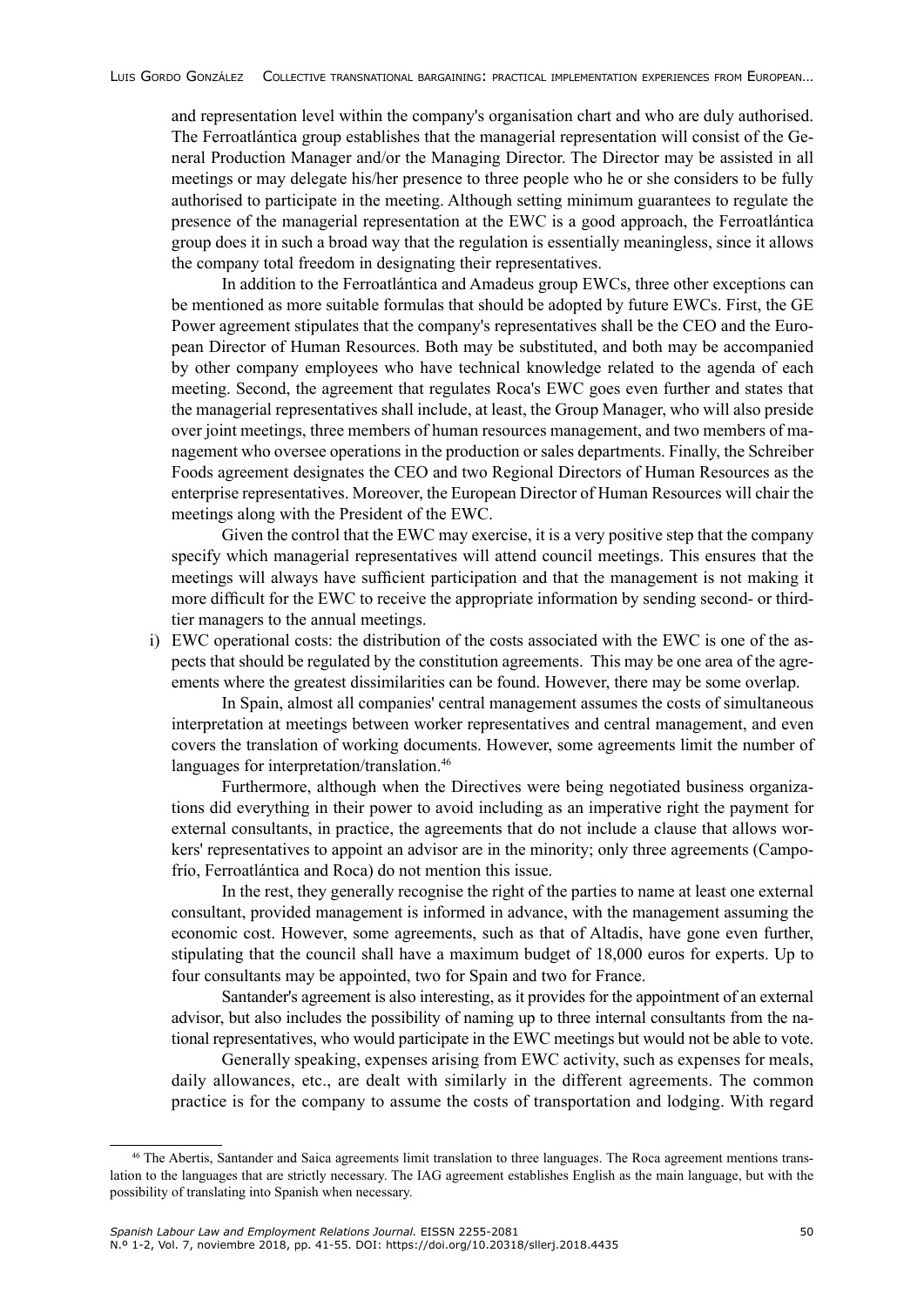to other expenses, several agreements state they will cover *reasonable expenses.* This is a nonspecific legal concept that will allow all ordinary expenses for the correct functioning of the EWC to be covered by the company. The AXA agreement is the only one that differs from this general criterion. The parties set an annual budget of  $685,000$  to cover the costs associated with the EWC.<sup>47</sup>

Although not in the majority, ten agreements recognise the right of the workers' representatives to have training paid for by company management.<sup>48</sup> This training may be on legal/ economic knowledge, languages, or both. The management of a transnational company entails highly complex issues that may not be easy to understand or master for the average representative. For example, dealing with a transnational business group's financial statements may require a high level of accounting knowledge that perhaps not all representatives possess. To this we must add a lack of knowledge of the company's native language, which can make the task of the workers' representative even more difficult. Therefore, including regulations regarding training should be considered a good practice and it should be included in other agreements.

j) EWC meetings: The regulation of the EWC meetings is also an important issue for the effectiveness of the worker representation bodies. If more meetings are held and workers' representatives are more involved, workers will have greater control and the information and consultation work will be more effective.

Across the board, the negotiators have opted for annual council meetings; the most sparing agreements have chosen to hold a single annual meeting, while others have chosen two sessions.<sup>49</sup> In some cases, additionally, the agreement includes the possibility of holding an extraordinary meeting if the parties so agree under extraordinary circumstances.<sup>50</sup> As a mechanism for increasing flexibility regarding the necessary agreement between the parties in order to call an extraordinary EWC meeting, some instruments have opted for allowing the workers' representatives to meet without the presence of company management when the latter do not consider an extraordinary meeting to be necessary.<sup>51</sup>

A minority of agreements have set the interval in which a meeting must be held between the workers' representation and the company management. This requirement certainly eliminates the uncertainty regarding the meeting and makes it impossible for the party calling

<sup>51</sup> "*[...] Another meeting may be held by prior agreement of the parties, if circumstances exist that make it advisable. If no such meeting is envisaged, the trade union party may, after informing the Central Management, hold a second annual meeting in Madrid attended only by its members. [...].*" This clause appears literally in art. 3 of the BBVA group agreement and in art. 3 of the Santander Group agreement.

<sup>&</sup>lt;sup>47</sup> Article 5.7 of the Agreement stipulates: "The G.E.W.C. Secretariat shall have an annual budget of  $\epsilon$  85,000 to cover all costs (excluding contributions covering 50% of the compensation of the Secretary's assistant) relating to the Secretariat's operations and meetings (meetings, travel and interpretation expenses, committee expenses and experts)[...]".

<sup>48</sup> The agreements that expressly recognise training to be paid for by company management are: Prosegur, Abertis, Axa, Altadis, GE Power, Amadeus, Gestamp, Ferroatlántica, Schereiber foods and IAG Group.

<sup>49</sup> The Repsol, GE Power, Praxair, Saica, Santander, BBVA, Roca, Abertis, Prosegur and Schreiber Foods agreements call for a single meeting.

<sup>50</sup> In this sense, art. 4.3 of the Repsol Agreement "*[...] Exceptionally, a meeting separate from the annual meeting may be held, provided that Management and workers' representatives agree that it is necessary.*" and art. 4.b) of the Saica group Agreement "*Exceptionally, a meeting other than the annual meeting may be held, provided that both parties agree that there is an objective need to hold one. This extraordinary meeting may be held either during the European Works Council plenary session or between the Group Management and the Select Committee, as circumstances dictate.*" The Roca group Agreement goes a step further and allows for an extraordinary meeting whenever one of the parties requests it, art. 6.4.1.2: "*The Forum, to be convened by its Chairman at the venue appointed by the latter, shall meet once per year and on an extraordinary basis whenever one of the parties, Management or Coordinators* [the workers' representatives name three coordinators as permanent spokespeople with the company management], *so request should exceptional circumstances arise. [...].*" Some agreements, such as that of the Praxair Group, have established that extraordinary meetings may be held via teleconference, and that in-person meetings may then be held to follow up on the subject that originated in the extraordinary teleconference meeting, art. 6.8: "*In the case of Exceptional Circumstances that are not included on the agenda for the annual meeting, the Management Representatives will communicate with Employee Representatives. This communication, Information and Consultation will be effective either through a meeting of the Employee Representatives or by a teleconference call. In the case of a teleconference each party will have the right to decide whether a physical follow-up meeting is required.*"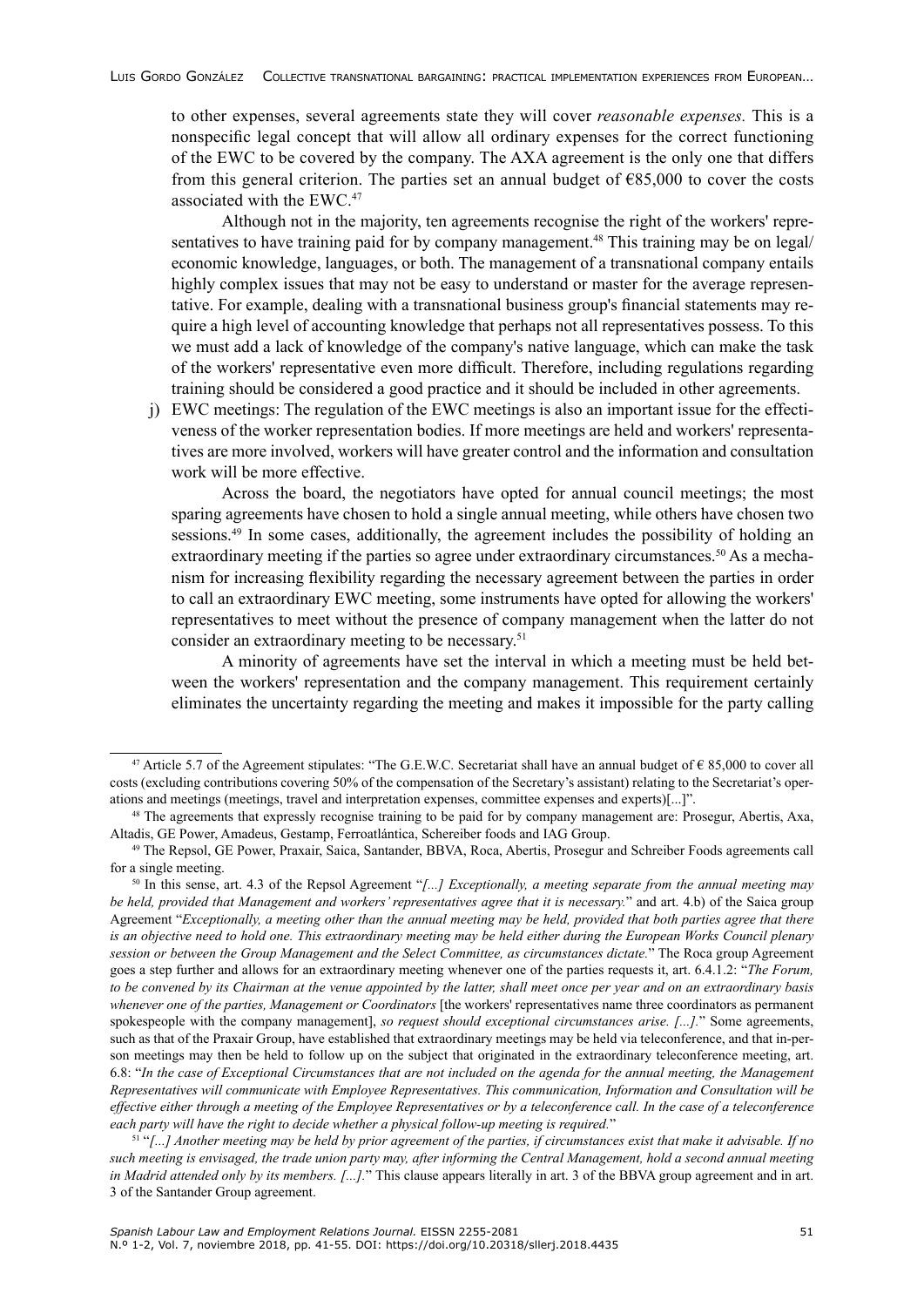the meeting, usually the management or the management after having consulted the workers' representatives, to do so when it is more convenient to their interests.<sup>52</sup>

The Abertis, Altadis and AXA group agreements provide improvements on the general regulations regarding the annual meetings mentioned above. The first states that the EWC will meet yearly with company management and that management must inform the Select Committee every semester and the EWC every year of all operational plans that may have an effect on group companies and their staff. Furthermore, in the event of exceptional circumstances, company management may call a meeting with the Select Committee or, depending on the importance of the issue to be discussed, the entire EWC.<sup>53</sup> The Altadis Agreement establishes two annual meetings, one each semester.<sup>54</sup> Finally, the AXA Group stipulates two annual meetings and the possibility of the workers' representatives requesting an extraordinary meeting in the event of exceptional circumstances. Company management will decide if this additional meeting should be held, explaining its reasoning in writing. Additionally, the agreement includes the possibility of holding an annual preparatory meeting in which the council members would visit the different States in which the group operates.<sup>55</sup>

Finally, just one agreement, that of GE Power, does not include the possibility of holding preparatory meetings for the delegation of the workers' representatives without the presence of company management. All the other agreements, both those using the French and German models, establish that the workers' representatives can meet behind closed doors immediately before meeting with central management in order to prepare for the meeting, agree upon stances, or answer questions before sharing information.

Three practices are exceptions to the general rule, those of the Abertis, AXA and Schreiber Foods groups, which allow for the holding of a private meeting attended by the representatives of the workers. The former includes the possibility of the workers' representation holding a private meeting after the meeting with company management. This is an interesting option, as it allows the workers' delegation to evaluate the objectives achieved during the meeting with management. The second exception is that set out in the AXA group's agreement. In this case, in addition to the preparatory meetings of the workers' representation before the meeting, a preparatory visit is established. This visit is not to be immediately before the meeting with management, but consists of a meeting during the quarter prior to the meeting with management. This visit allows for representative training and to promote knowledge of the reality of the company in the country in which the meeting will be held.<sup>56</sup>

<sup>52</sup> Art. 5 Prosegur Group Agreement: "*The European Works Council will meet annually in the last quarter of the year on a call notice agreed by the Company, chair and secretary, who together will act as a standing point of contact*"; art. 3 of the BBVA Group Agreement: "*During the first four months of the year, the Works Council shall hold an annual meeting [...]*"; art. 6 of the Amadeus agreement states that the annual meeting will be held in November; art. 3.1 of the Tafisa agreement stipulates that the meeting will be held on the second Wednesday of October every year.

 $53$  Abertis Agreement art. 6.1: "The meeting shall be convened by the Central Management at least 1 (one) month in advance, hereby the notice convening the meeting shall be accompanied by a report on the development and prospects of the activities of the Abertis group *[...]*. The Central Management shall inform the Select Committee on a semi-annual basis, and the EWC on an annual basis"; art. 6.2.d) "When exceptional circumstances occur or when decisions may be taken that have a considerable effect on the interests of the workers (whereby, such an exceptional situation includes, but is not limited to, relocation, closure of companies or collective redundancies of a transnational nature), which does not augur well for the annual meeting of the EWC, the Select Committee shall be entitled to be informed. The Select Committee shall moreover be entitled to meet, with the Central Management or any other more appropriate management, with prior request to the Central Management, so as to be informed and consulted about the aforementioned circumstances of an exceptional nature or which have a considerable effect on the employees. [...]"; and art. 8 "If situations of an exceptional nature arise (as defined in Section 6.2.d) which can have important consequences for the interests of the employees, the Central Management shall initiate immediately a process of information and consultation for the EWC on the matter. An extraordinary meeting of the EWC shall accordingly be convened within 1 (one) month, in accordance with the procedure provided under Section 6.8 of this Agreement".

<sup>54</sup> Art. 5 of the Altadis Agreement.

<sup>&</sup>lt;sup>55</sup> The AXA group Committee establishes the existence of an EWC chair, composed of members of company management and of workers. Art. 5.2 of the Agreement.

<sup>&</sup>lt;sup>56</sup> The AXA group agreement contains some of the most exhaustive regulations regarding meetings of the workers' representation. It includes monthly meetings of the committee chair, which is essentially the select committee; preparatory meetings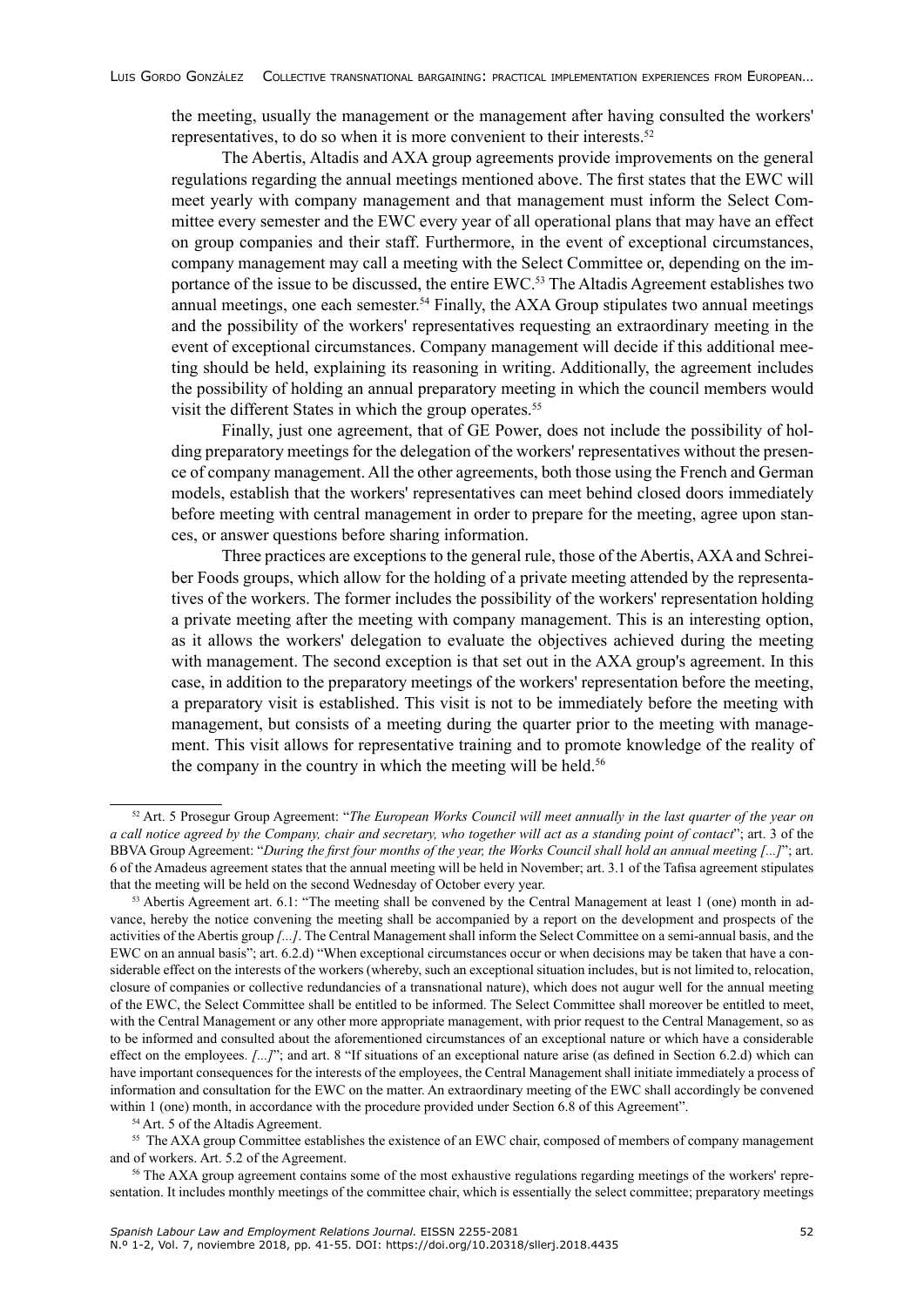k) Confidentiality: All of the agreements contain specific provisions regarding the confidentiality obligations of the committee members. Additionally, several agreements contain provisions in which they explicitly state that the EWC's work will in no way limit the company's decisionmaking power. In other words, the agreements expressly recognise that the responsibility to provide information and consultation does not imply a responsibility to reach agreements.

Both provisions were strongly promoted by Community business organisations, distrusting the limiting effects that the EWCs could have on their actions.

This obligation of confidentiality will persist even after the members' term on the committee ends.<sup>57</sup>

l) Topics subject to information and consultation: Directive 2009/38/EC innovated with regard to earlier regulation and included a definition of the transnational issues with regard to which the EWC could be informed and consulted. The definition was very generic,<sup>58</sup> but was set up as a minimum that could be improved upon through negotiation between the parties. However, the parties have not broadened the scope of the issues that could be the topic of a negotiation in the framework of the EWC. In fact, some agreements expressly limit this possibility.<sup>59</sup>

 The Directive states that transnational information and consultation with the EWC shall refer especially to the Community-scale company or group of companies' structure, economic and financial state, probable evolution of activity, production and sales, as well as the probable evolution of employment, investments, substantial changes that affect the organisation, the implementation of new work or production methods, production moves, mergers, reduction in size or closures of companies, establishments, or important parts thereof, and collective redundancies. This list, which does not contain a *numerus clausus*, has been included without hardly any modification in the majority of the Spanish agreements. Only a minority of the agreements have created a somewhat more specific list, although in practice this does not change much, as in no case is it a closed list.<sup>60</sup> It should be mentioned that not all of the matters listed above, or those included in each agreement, shall be handled by the EWC, as they must also be matters of transnational scope. Otherwise, they may not be dealt with in the framework of the EWC.

In conclusion, if we had to describe the typical Spanish EWC, we could say that it follows the French model and has a small number of members and, therefore, differs from the habitual practices regarding the quantitative composition of workers' representation in Spain. EWC members are distributed proportionally among all States in which the undertaking or group of undertakings operates; the Spanish representatives, the result of this proportional distribution, are elected from among the Spanish representatives on workers' committees or union representatives and must meet the requirements set out in article 69.2 of the Workers' Statute in order to be selected. The same requirements and formula will be used to designate the substitutes for the main representatives.

for the EWC plenary meetings; two annual plenary meetings, which are held alternately in the company's headquarters and in the different States in which the group has companies; extraordinary meetings in the event of circumstances that greatly affect the interests and rights of the workforce; and finally, a preparatory meeting before meetings that take place outside the country where headquarters is located, so that representatives can better understand the company's productive reality in that country.

<sup>57</sup> Art. 8 Directives 94/45 and 2009/38/EC, art. 22 of Law 10/1997.

<sup>58</sup> Article 1.4 Directive 2009/38/EC: "Matters shall be considered to be transnational where they concern the Community-scale undertaking or Community-scale group of undertakings as a whole, or at least two undertakings or establishments of the undertaking or group situated in two different Member States".

<sup>&</sup>lt;sup>59</sup> Along these lines, for example, the Prosegur agreement expressly states that the EWC shall not deal with matters that affect a single State or States outside of Europe. The BBVA agreement stipulates that matters that affect a single State must be resolved within the national structures and procedures. Finally, the Santander agreement states that the EWC shall not have authority over nor shall it deal with local or national matters subject to national legislation or Collective Agreements, nor over the rights of the Works Councils or union delegates, over co-management, compensation, work hours, wages or other benefits, nor any other matter regarding individual employees, as all of these matters should be dealt with within the structures, procedures and regulations that apply in each Group Company.

 $60$  In this regard, the Prosegur agreement includes health and the group's environmental policy as transnational matters. The Abertis group includes work hours and health. The Saica group includes the group's strategic plan. Finally, GE Power includes environmental policy and training.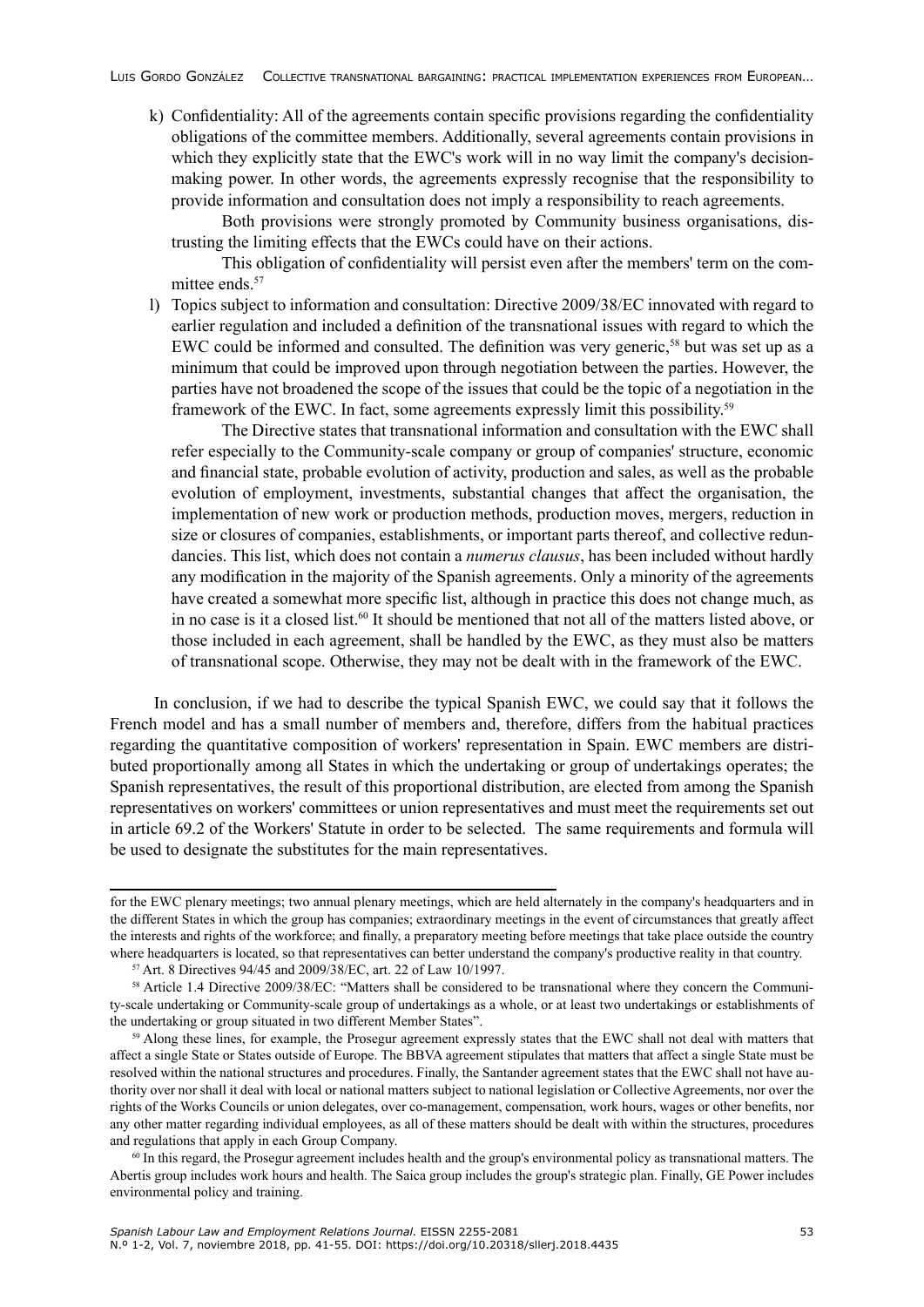Despite the low number of representatives, the Spanish EWC prototype has a select committee so as to facilitate the effectiveness of its activity. The ordinary operational expenses of the select committee, as well as the plenary session of the EWC will be covered by central management. Ordinary expenses include simultaneous interpretation in meetings and translation of working documents, expenses for travel and daily stipends for the workers' representatives at the annual EWC meeting and any extraordinary meetings that are called, as well as the costs of an external consultant, who may attend said meetings but may not vote.

EWC information and consultation shall be limited exclusively to transnational matters that affect the group or company. The workers' representatives are subject to confidentiality.

### **IV. Conclusion**

The constitution of EWCs in Spain has met with modest success. Only 17.8% of companies that could have established an EWC have effectively done so. Therefore, we are far from the European average, where half of companies have already implemented mechanisms to inform and consult with their workers.

Additionally, these agreements can hardly be called innovative; in general, they limit themselves to following the subsidiary scheme established in Community Directives and in Law 10/1997. Almost all of the texts are succinct, and in some cases only formally constitute the EWC without implementing any provisions beyond its establishment.

The lack of ambition in transnational bargaining between the parties can be evidenced by the fact that no agreement has tried to make use of the EWC as a space for supranational bargaining.

Thus, no agreement has chosen to configure the European area as a negotiation unit where the company's work conditions can be discussed and agreed upon. In fact, it is just the opposite; some agreements expressly prohibit this possibility, as in the Saica Group agreement.61 The Community Directives and their national implementations only set subsidiary regulations for the parties, but said regulations could be improved upon or regulated in a different manner. Therefore, company management and workers' representatives could have taken advantage of the negotiation for these agreements to implement Community-scale negotiation mechanisms, however rudimentary.

The agreements have also not included States outside of the European Union. Nothing prevents the negotiating parties from agreeing to a scope of application that extends beyond European borders. In this regard, Directive 94/45 could have been used to constitute information and consultation procedures in consonance with the company or group of companies' real structure. That is, information and consultation procedures or EWCs could have been established that included all States in which the company or group of companies operated, regardless of whether they were European or not.

A less ambitious, although more reasonable option would have been to take into consideration at least those States that are candidates for European Union membership. However, not even this step was taken by the negotiation commissions. It is true that the European Union is not expected to grow in the short term.62 However, in the past, at times when it was easier to envision the incorporation of certain States, the negotiators did not choose to include a foresighted, expansive regulation. Along these lines, for example, in 2007 Roca had to adapt its EWC to the incorporation of Bulgaria and Romania to the EU, which had occurred that same year.

In conclusion, there is still room to encourage and incentivise Spanish companies to develop Community-scale information and consultation mechanisms. Without a doubt, the most interesting possibility would be for social agents to take advantage of the transnational bargaining made possible by an EWC in order to agree upon a common minimum baseline for the work conditions applicable in their

<sup>61</sup> Article 1 of the Saica group's EWC constitution Agreement states: "*The SAICA European Works Council is a body that brings together the Group's Management with its employee representatives in European Union Member States where the Group has companies in whose capital it has a 51% stake or more. […] Under no circumstances shall the SAICA European Works Council act as a negotiating body*".

 $62$  Candidate States are: Albania, the Former Yugoslav Republic of Macedonia, Iceland, Montenegro, Serbia and Turkey. Bosnia and Herzegovina and Kosovo are recognised as potential candidates.